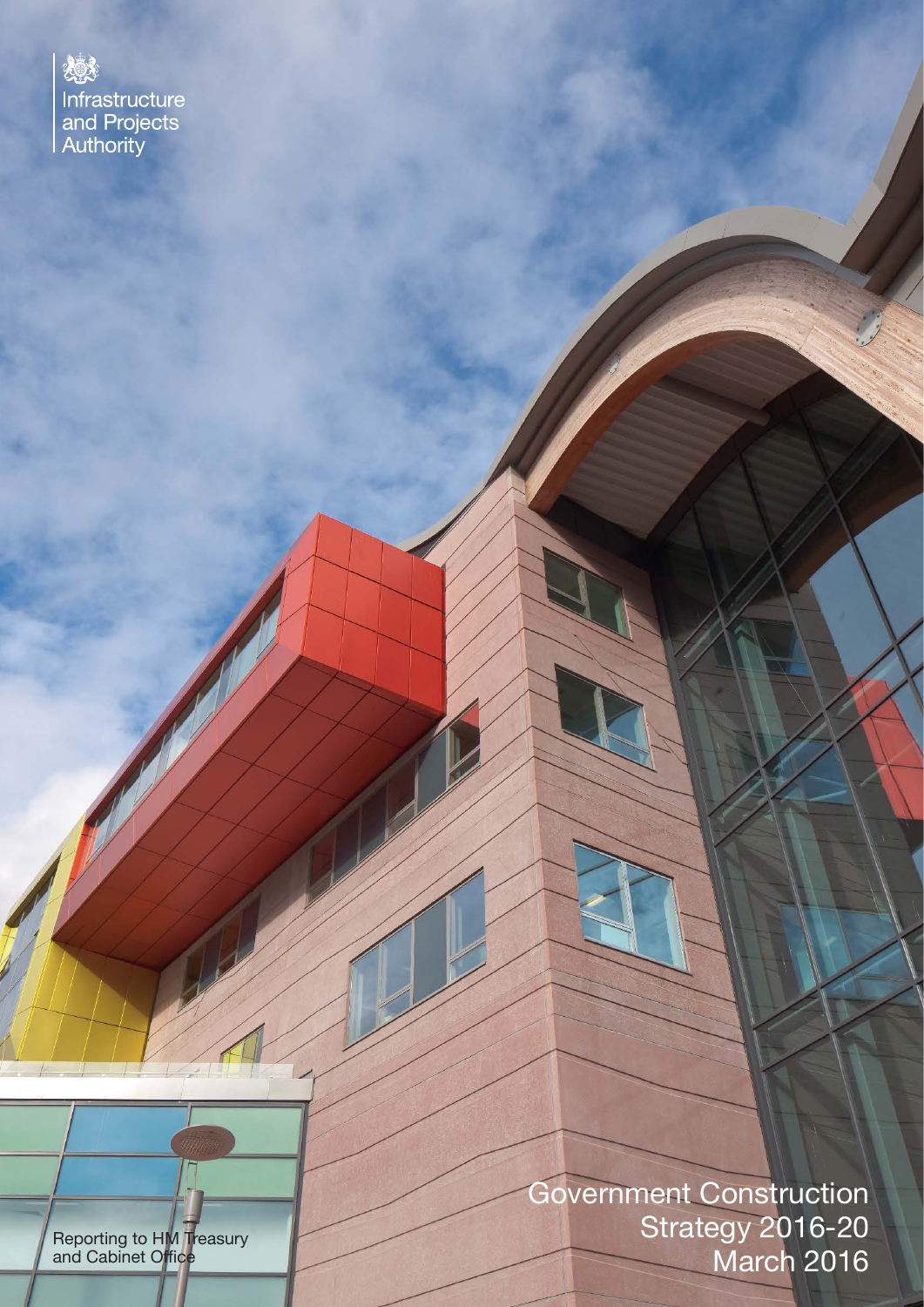## **Contents**

| 01 | <b>Ministerial Foreword</b> |  |
|----|-----------------------------|--|
|    |                             |  |

#### **02 Introduction**

- 03 Context
- 03 Progress under GCS 2011-15

#### **04 Coordination and Leadership**

#### **05 Strategy Priorities**

- 05 Client capability
- 06 Digital and data capability
- 09 Skills and the supply chain
- 11 Whole-life approaches
- 12 Annex A: Summary Action Plan

#### © Crown copyright 2016

Produced by The Infrastructure and Projects Authority

You may re-use this information (excluding logos) free of charge in any format or medium, under the terms of the Open Government Licence. To view this licence, visit http://www.nationalarchives.gov.uk/doc/open-government-licence/ or email: psi@nationalarchives.gsi.gov.uk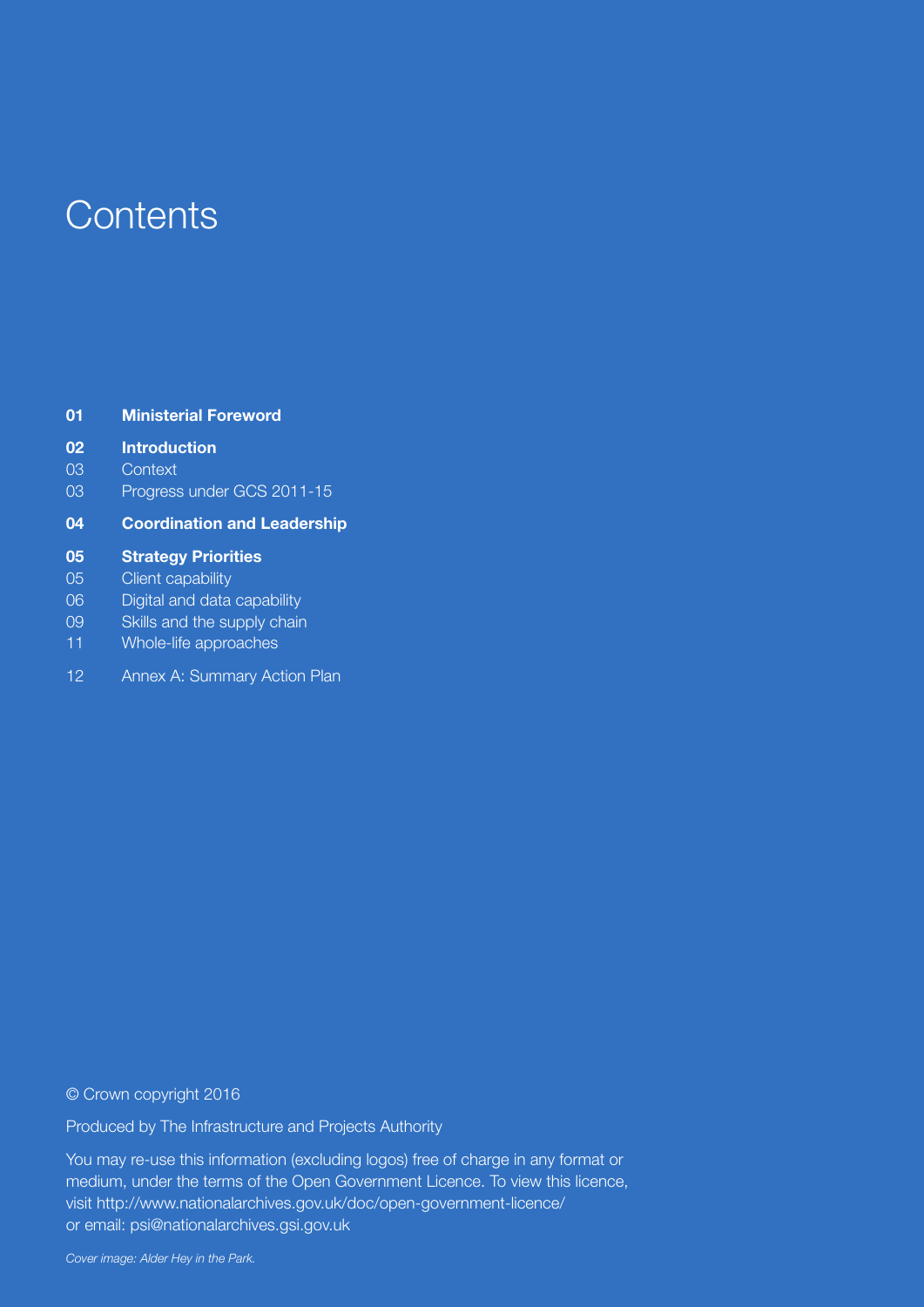## Ministerial Foreword



A core part of our long-term economic plan is to improve our nation's infrastructure. The Government is the largest client of the construction industry. This spring, we set out our plans for projects worth £163 billion.

This scale brings with it challenges and opportunities. We need to ensure that taxpayers' money is spent carefully; that projects are delivered on time and to budget; and that government uses its muscle to help our economy become more competitive – by helping SMEs bid for contracts or improving our workforce's skills.

This strategy sets out how we will do this. Reflecting our wish to improve productivity overall, we want to make government a better client by securing good quality and better value for money in all our construction projects. Although we're making progress, we can do more to share best practice across government, and ensure that government speaks with one voice to industry.

More than that, we need to improve skills, both within government and the construction sector overall. Our strategy aims to improve government's capacity and capability as a client, while helping the sector recruit and retain skilled employees.

To achieve this, we need to work together – across government, and with the construction sector itself – to build a more competitive, prosperous nation.

briden of Acadley.

**Lord Bridges** *Parliamentary Secretary, Cabinet Office*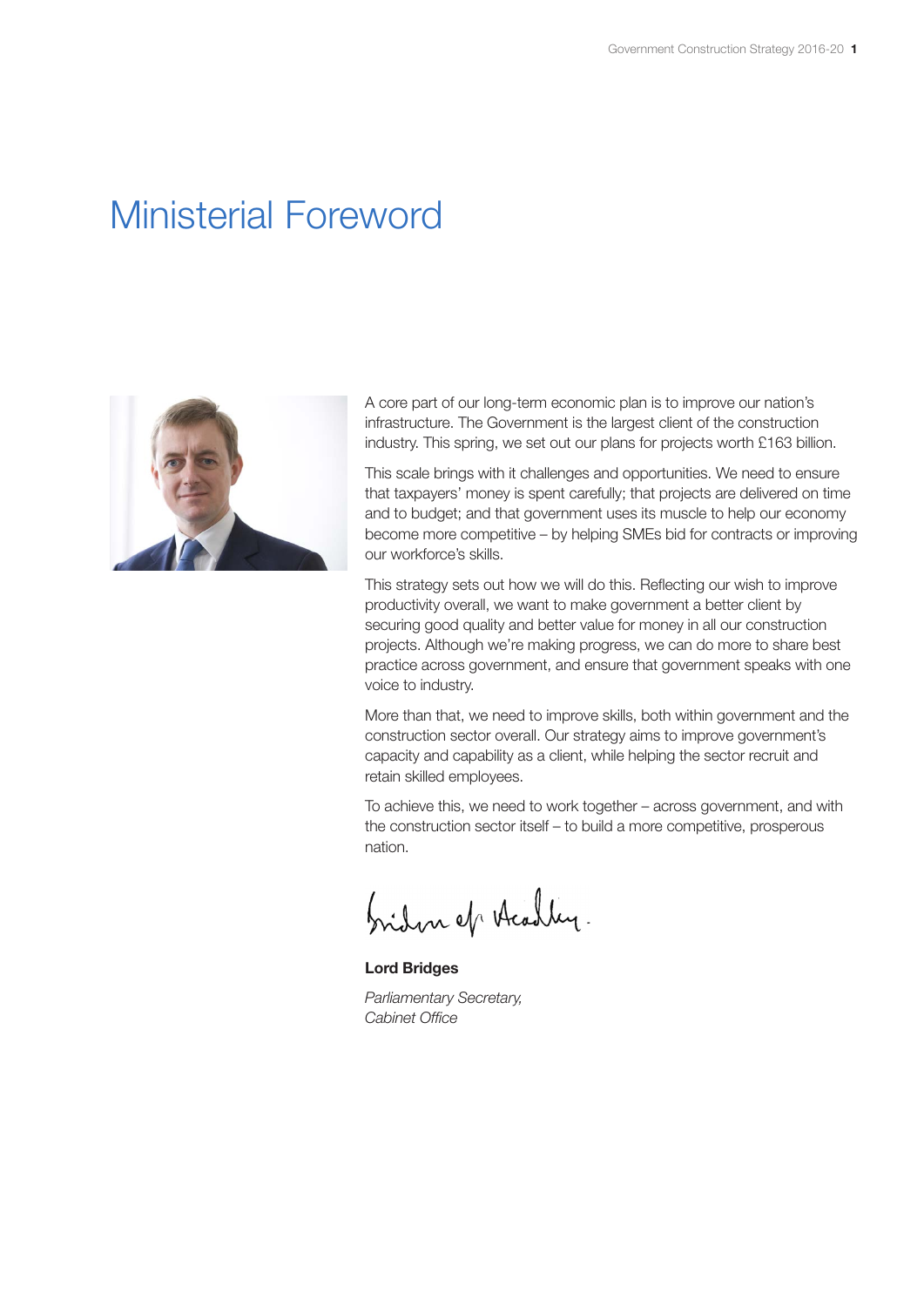# Introduction

- **1.** The Government Construction Strategy (GCS) 2016-20 sets out the Government's plan to develop its capability as a construction client and act as an exemplary client across the industry. GCS 2016-20 builds on the success of GCS 2011-15 and will help departments meet the challenges of inflationary pressure in a rising market by driving increased construction productivity. This increased productivity will facilitate forecast efficiency savings of £1.7 billion over the course of this Parliament.
- **2.** GCS 2016-20 will assess and improve the functional capability of central government as a client and improve the understanding of the stages in programmes where efficiencies can be achieved. GCS 2016-20 will also further embed the practices developed under GCS 2011-15. The principal objectives of GCS 2016-20 are to:
	- **n** improve central government's capability as a construction client
	- **embed and increase the use of digital** technology, including Building Information Modelling (BIM) Level 2
	- deploy collaborative procurement techniques that:
		- enable early contractor and supply chain involvement
		- develop skills capacity and capability, including by delivering 20,000 apprenticeships through central government procurement over this Parliament
		- promote fair payment
	- enable and drive whole-life approaches to cost and carbon reduction across the construction, operation and maintenance of public sector buildings and infrastructure.
- **3.** An Action Plan detailing how GCS 2016-20 will be delivered is contained in Annex A. The Action Plan is a "living" document that is subject to discussion by the Working Groups, the Strategic Delivery Group, and the Government Construction Board. The Working Groups are comprised of representatives from central government departments, the wider public sector, and industry. They will lead on the present GCS 2016-20 work streams of: Client Capability, Data and Cost Benchmarking, BIM, Government Soft Landings, Trial Projects, Fair Payment, and Pipeline. The Strategic Delivery Group will coordinate the activity of the Working Groups and report progress to the Government Construction Board, which will oversee the implementation and any amendment of the Strategy.
- **4.** The GCS 2016-20 is part of a suite of documents from the Infrastructure and Projects Authority seeking to improve the delivery, efficiency and performance of economic and social infrastructure projects in the public, private and regulated sectors. The Strategy's objective to develop government's construction capability supports the National Infrastructure Delivery Plan, which sets out the projects and programmes to be delivered over this parliament and how the key delivery challenges will be addressed.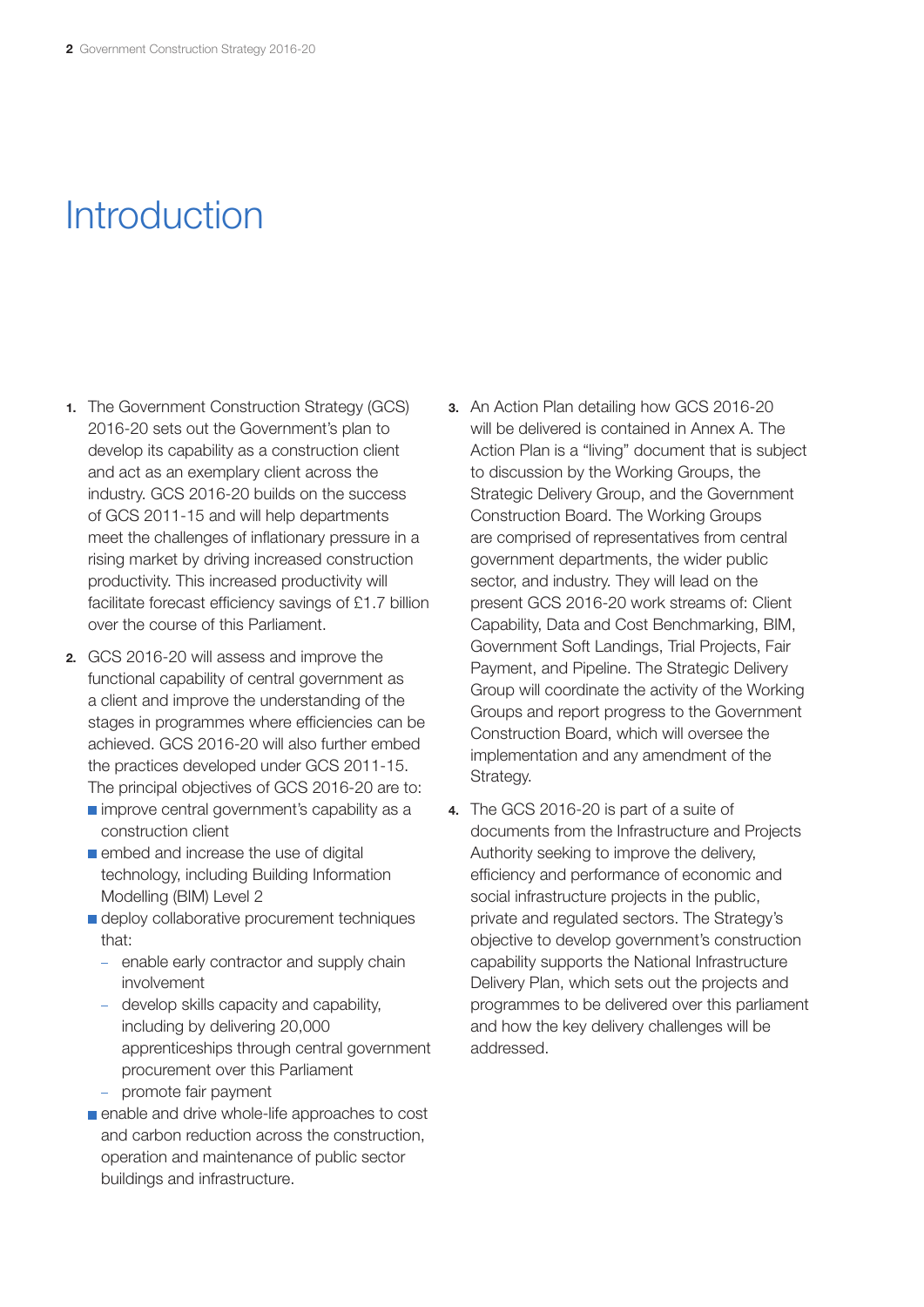#### **Context**

- **5.** The construction industry is a major part of the UK economy. In 2014 construction output was £103 billion, 6.5% of GDP, and comprised 2.1 million jobs, 6.3% of the UK jobs total.<sup>1</sup>
- **6.** Construction is a highly fragmented industry and over 99% of businesses are comprised of SMEs (956,000).<sup>2</sup> Over a quarter of construction output is from the public sector and central government is the biggest single construction client, with considerable influence across the UK marketplace.3
- **7.** A coordinated approach from government will enable it to leverage its position as the biggest single client to drive collaboration which will help to deliver further efficiencies and better value for the taxpayer. This approach, set out in GCS 2016-20, will help to optimise the delivery of the planned construction projects in the Government Construction Pipeline (£163 billion in spring 2016).

#### **Progress under GCS 2011-15**

**8.** Collective action under the mandate of GCS 2011-15 began to change the relationship between government and the construction industry. Government has become a better client that clearly communicates its requirements to industry about its programme of work. This improved client behaviour and positive response

from industry delivered £3 billion of efficiency savings over 2011-15. This has been enabled by:

- **n** improving client intelligence with the annual publication of cross-government data to benchmark construction costs, enabling the market to focus on delivery capability and client outcomes
- developing digital capability in design and construction, with all departments on target to procure assets using Building Information Modelling (BIM) Level 2 by 2016
- **n** improving transparency for industry by publishing the Government Construction Pipeline every six months, with the latest iteration identifying projects worth £163 billion
- developing new models and approaches to procurement, which focus on collaboration and early contractor involvement
- $\blacksquare$  facilitating fair payment in the supply chain, with over £10 billion cumulative committed spend on projects using Project Bank Accounts since 2011.
- **9.** Building on this progress, GCS 2016-20 outlines how central government will improve its client capability to procure construction more efficiently. GCS 2016-20 will be delivered by the Infrastructure and Projects Authority construction team in partnership with the major construction spending departments and agencies, who comprise the Government Construction Board (GCB).

<sup>1</sup> HoC Library, The construction industry: statistics and policy (2015) http://researchbriefings.parliament.uk/ResearchBriefing/Summary/SN01432#fullreport

<sup>2</sup> BIS, Business population estimates 2015 (2015)<br>https://www.gov.uk/government/uploads/system/uploads/attachment\_data/file/467443/bpe\_2015\_statistical\_release.pdf<br>3 HoC Library, The construction industry: statistics and p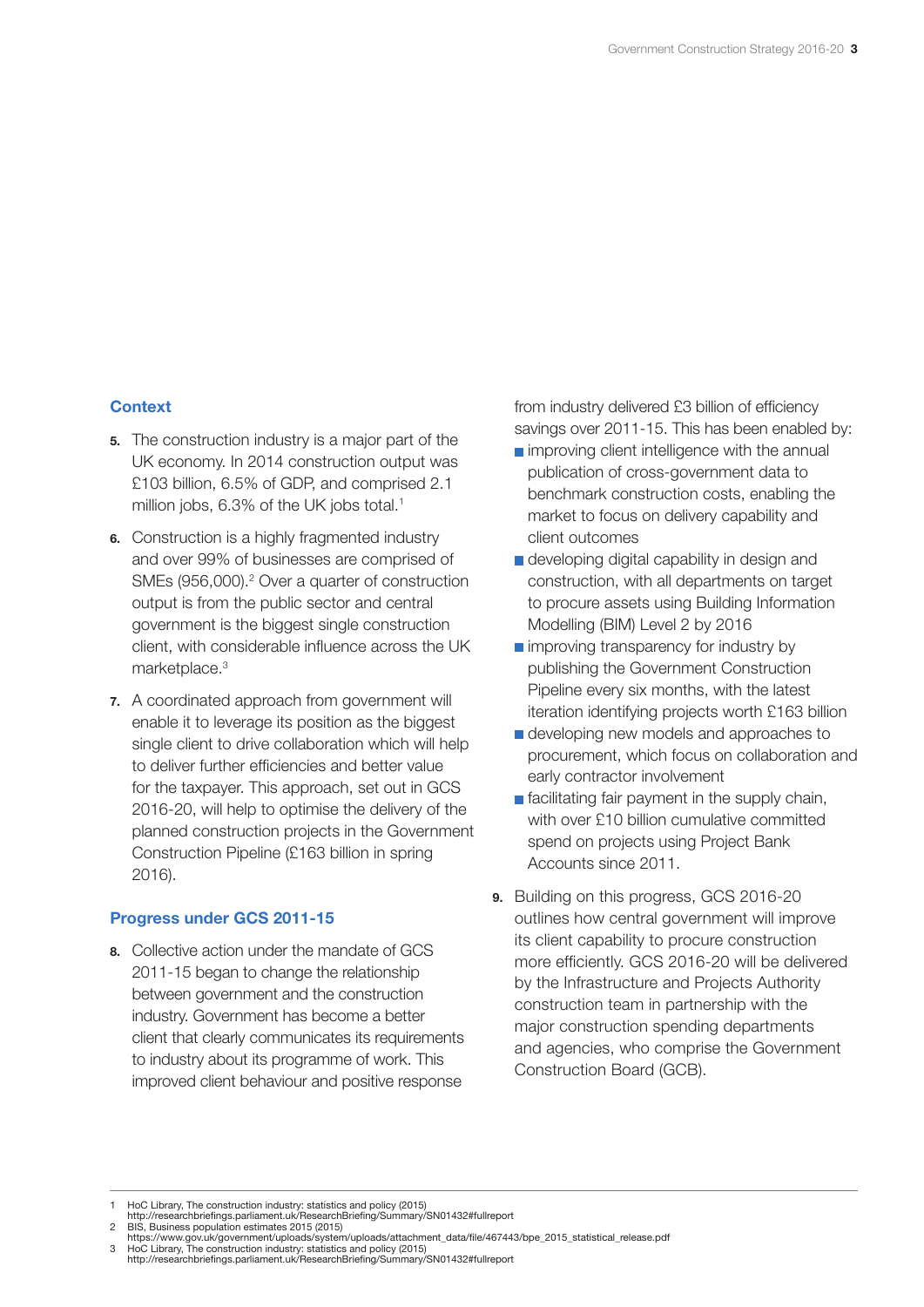# Coordination and Leadership

A newly established Strategic Delivery Group (SDG) will coordinate the activity of the Working Groups, which will lead on specific work streams, and report progress to the GCB.

- **10.** The progress under GCS 2011-15 was delivered through the leadership of the Cabinet Office construction team, now part of the Infrastructure and Projects Authority (IPA), and the GCB. The IPA construction team and GCB will continue to oversee the implementation of GCS 2016-20 and provide strategic direction.
- **11.** The Department for Business, Innovation and Skills and industry strategy, Construction 2025, outlines a vision for a productive construction industry that is: highly-skilled, technologically advanced, innovative, sustainable, a driver of wider economic growth, and exhibits clear leadership from the Construction Leadership Council (CLC).<sup>4</sup> It sets out aspirations for 33% lower costs, 50% faster delivery, 50% lower emissions and 50% improvement in exports. Coordinated leadership from central government, facilitated by the GCB and the refocused CLC, is required to build on the progress made under GCS 2011-15 and Construction 2025.
- **12.** To highlight GCS 2016-20 objectives to industry, the criteria for the Prime Minister's Better Public Building Award will be aligned with the Strategy's priorities. The Award recognises publicly funded projects demonstrating innovative and productive construction that deliver high quality and value for money outcomes.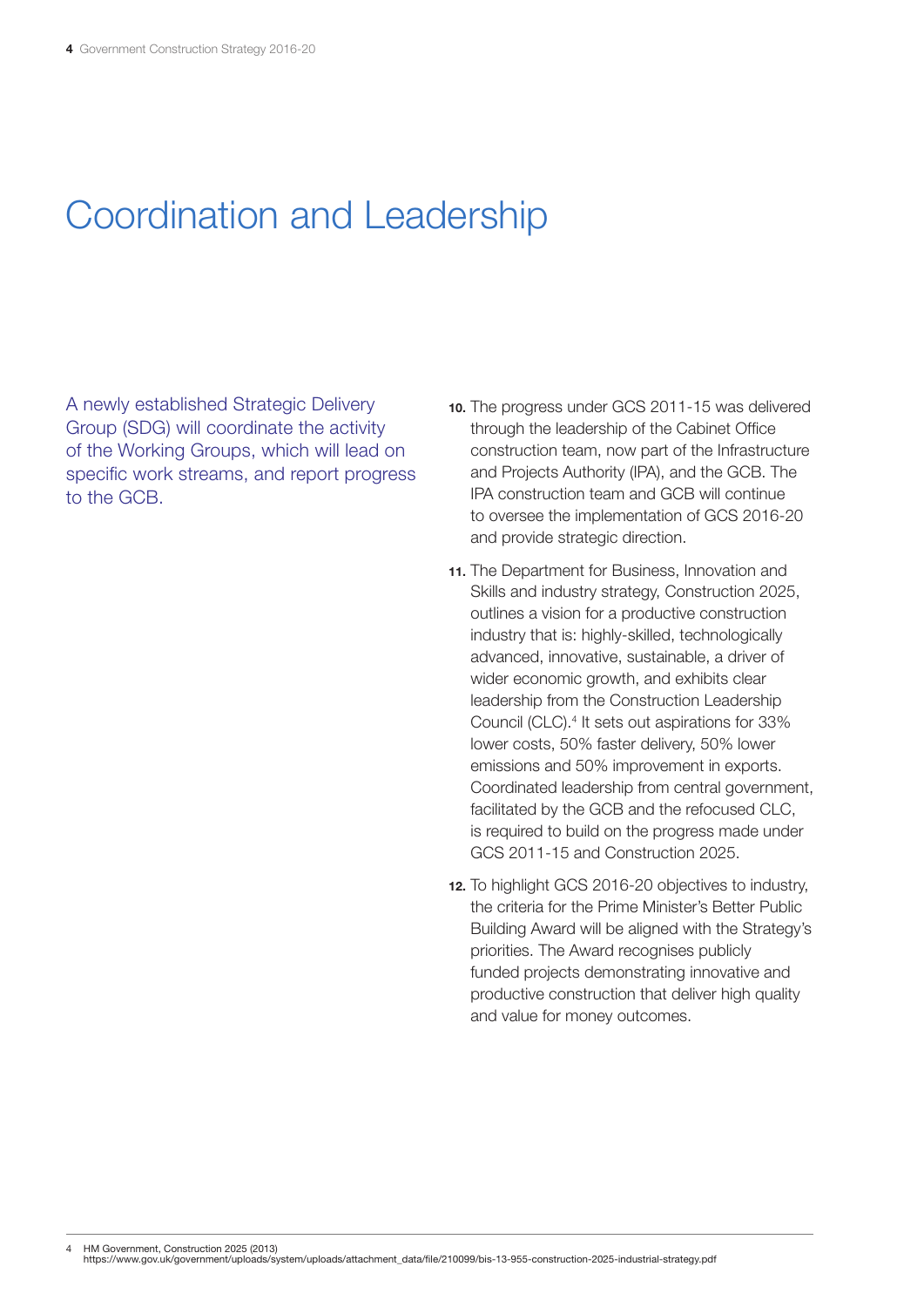# Strategy Priorities

#### **Client capability**

- **13.** Government has made progress in strengthening capability across the ten core functions, including the project delivery function, which is led by the Infrastructure and Projects Authority (IPA), formerly the Major Projects Authority (MPA).<sup>5</sup> Construction, however, is a complex activity which requires the development and embedding of skills from the project delivery, commercial, digital, and property functions, aligned to wider departmental strategy. GCS 2016-20 will prioritise developing and embedding these skills across central government construction clients, to facilitate improved value for money and efficiency savings.
- **14.** The range of construction activity requires differing approaches from the government (the client). There are, however, underpinning client capability principles that will support government departments to deliver their construction activity more productively and realise efficiency savings. These principles include informed client leadership, early engagement of suppliers, commitment to continuous improvement, and the ability to develop a collaborative culture with the supply chain.
- **15.** The functional expertise of the IPA, Crown Commercial Service (CCS), Government Digital Service (GDS) and Government Property Unit (GPU) will be utilised as part of this process, where appropriate.

The IPA construction team will develop measures to assess construction client capability across government, in collaboration with departments. The output of this assessment will be reviewed by a Client Capability Working Group, to develop specific actions for improving the construction client capability of each department.

**16.** The Government Soft Landings (GSL) Working Group will formally join the GCS 2016-20 governance structure under the Client Capability Working Group. GSL seeks to align the interests of those who design and construct an asset with those who subsequently use it, which will also help realise the full benefits of BIM Level 2. The GSL Working Group will review departmental progress in implementing GSL and develop departmental action plans to further embed GSL processes and procedures. This approach will support the Client Capability Working Group consider the development of whole-life approaches in their work.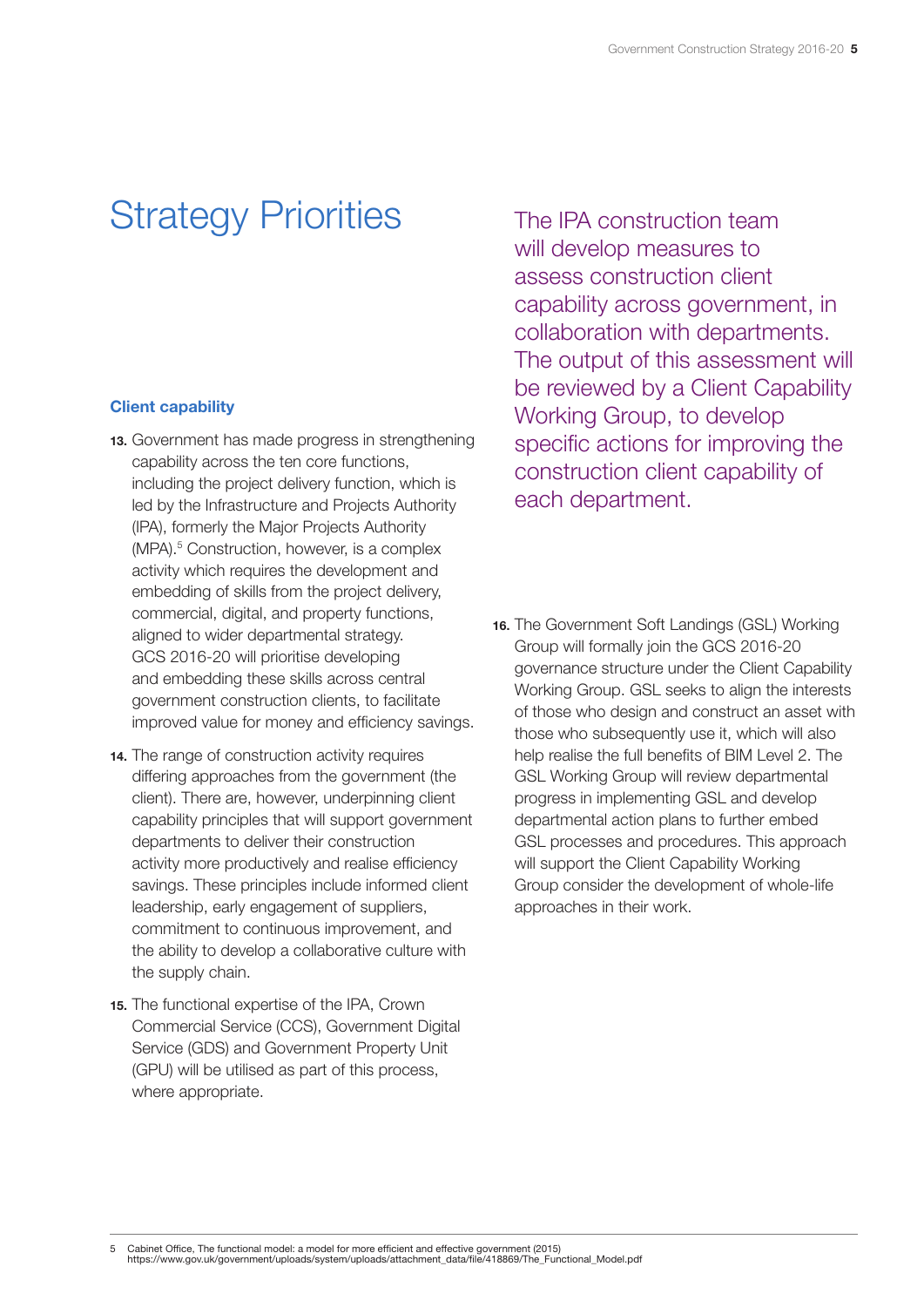#### Strategy Priorities continued

- **17.** New models of construction procurement were trialled under GCS 2011-15 to explore the potential to drive better value and affordability in the procurement process. The new models include the principles of early supplier engagement, transparency of cost, and collaborative working to deliver a value for money outcome. Alongside the potential for efficiencies, the models can support improved relationships across clients and the supply chain, increased supply chain innovation, and reduced risk. Case studies of the trial projects demonstrate that the new models can help realise efficiencies. The Trial Projects Working Group will continue to encourage the use of new models of construction procurement and the Project Initiation Routemap.6
- **18.** The Government, with support from industry, will continue to establish trials of the new models of construction procurement outlined in GCS 2011- 15 (Cost Led Procurement; Integrated Project Insurance; Two Stage Open Book). The trials will be monitored by the Trial Projects Working Group and will form part of the growing evidence base to inform their adoption.
- **19.** Improved digital communication and data analysis capability, co-ordinated by the Infrastructure and Projects Authority construction team, will enhance the activity the Trial Projects Working Group's activity.

The Trial Projects Working Group will also consider the efficacy of additional models of construction procurement and recommend their trialling to the GCB, where appropriate.

#### **Digital and data capability**

**20.** The advances in digital technology have created opportunities for increased productivity and efficiencies in construction and the operation of assets. Utilising digital technology has been shown to facilitate collaborative approaches to drive innovation and reduce waste. Government will continue to capitalise on these advances to deliver construction projects more efficiently, including through Building Information Modelling (BIM) and improved insight into construction related data.

#### **BIM (Digital Construction)**

- **21.** Under GCS 2011-15 the government set out its requirement for fully collaborative 3D BIM on centrally procured government construction projects by 2016. BIM Level 2 was developed to meet this mandate.
- **22.** BIM is a collaborative way of working that facilitates early contractor involvement, underpinned by the digital technologies which unlock more efficient methods of designing, creating and maintaining our assets. It supports the digitisation of construction and uses information relating to the asset to build a three dimensional model. BIM Level 2 requires all project and asset information, documentation

https://www.gov.uk/government/uploads/system/uploads/attachment\_data/file/361173/0208\_Routemap\_Handbook\_30\_Sept.pdf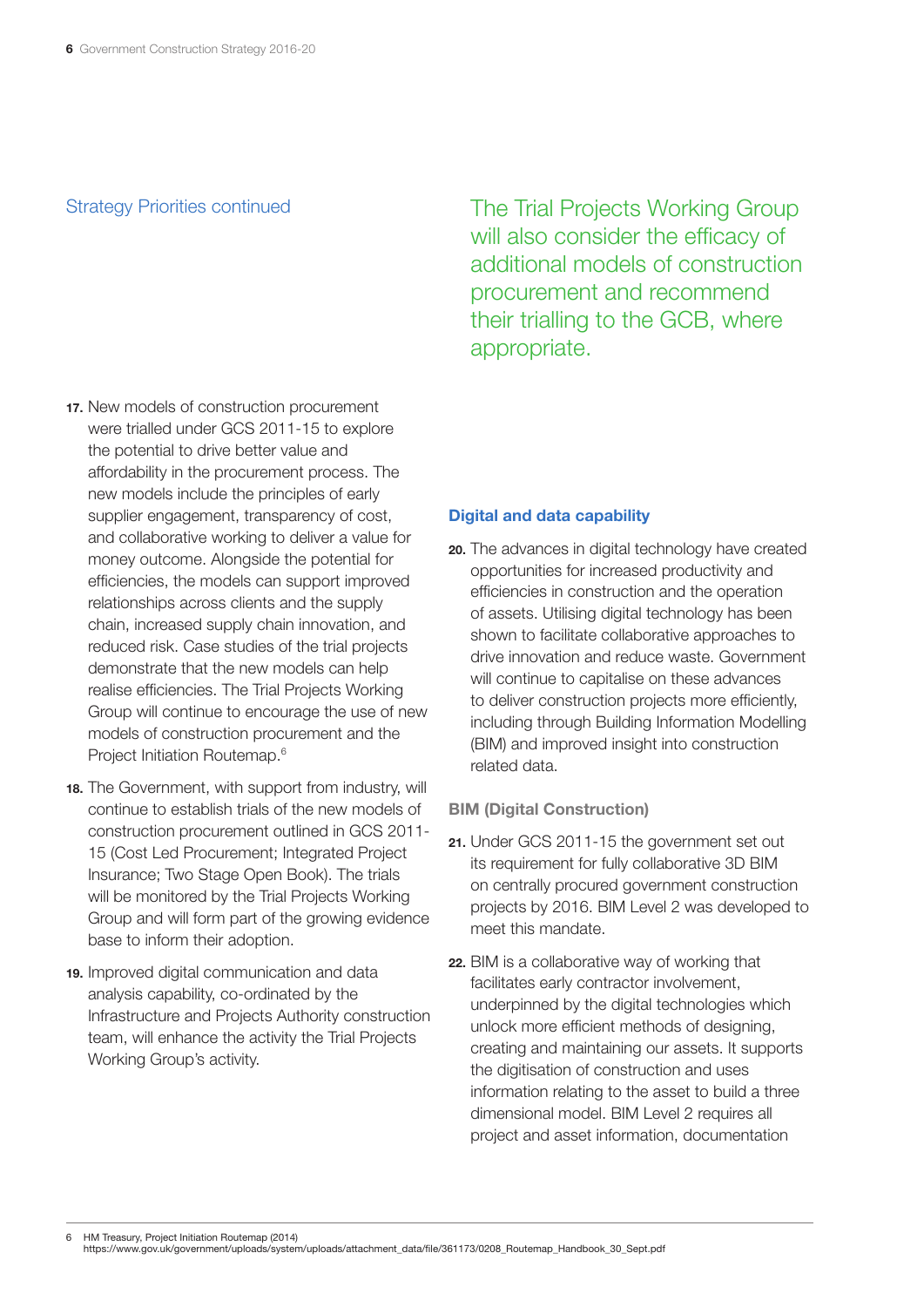The majority of departments have already met the requirements for BIM Level 2 and the remaining departments are on target to meet the 2016 mandate. The task now is to consolidate and embed BIM Level 2 throughout departmental processes.

and data to be electronic, which supports efficient delivery at the design and construction phases of the project. At the design stage, designers, clients and end users can work together to develop the most suited design and test it on the computer before it is built. During construction BIM enables the supply chain to efficiently share precise information about components which reduces the risk of errors and waste.

- 23. To realise the full benefits of BIM Level 2 departments need to develop the skills, experience and capability around BIM. The BIM Working Group will support this by developing a more ambitious set of measures to enable departments to derive further benefits from BIM. Sustained leadership from central government is crucial to maintain industry commitment to invest in BIM capability.
- **24.** The BIM Working Group will coordinate departments to embed BIM Level 2 and realise its benefits. Ongoing development and implementation of guidance such as the Publicly Available Specification (PAS) 1192-5 will facilitate a security minded approach to the delivery of the built asset. This will sit alongside other security minded measures outside of this strategy, including the development of standardised terms and conditions for procurement.

#### **Box 1 Alder Hey Children's Hospital utilising BIM**

BIM was used in the design and construction of the new £237m, 270 bed Alder Hey in the Park, part of Alder Hey Children's Hospital in Liverpool, which opened in October 2015.

The use of BIM allowed greater integration of the building as a whole entity across the design elements. It streamlined the coordination between the design team, structural engineers and the manufacturing facilities and enabled the Design for Manufacture & Assembly (DfMA) process to produce the hospital's structure and mechanical and electrical modules. BIM enabled greater supply chain integration and the use of optimised standard processes and units throughout the hospital. In this way BIM greatly contributed to this being one of the fastest hospitals ever produced in the UK.

**25.** Increasing BIM Level 2 maturity across government will enable departments to gradually move to BIM Level 3, which would support a fully integrated and collaborative process. All disciplines and contributors to a project would be able to access and modify a single, shared project model, held centrally, which would remove the remaining risks of conflicting information and support the development of whole-life approaches. This has the potential to realise further improvements in construction, operation and maintenance, paving the way for smarter, better connected cities.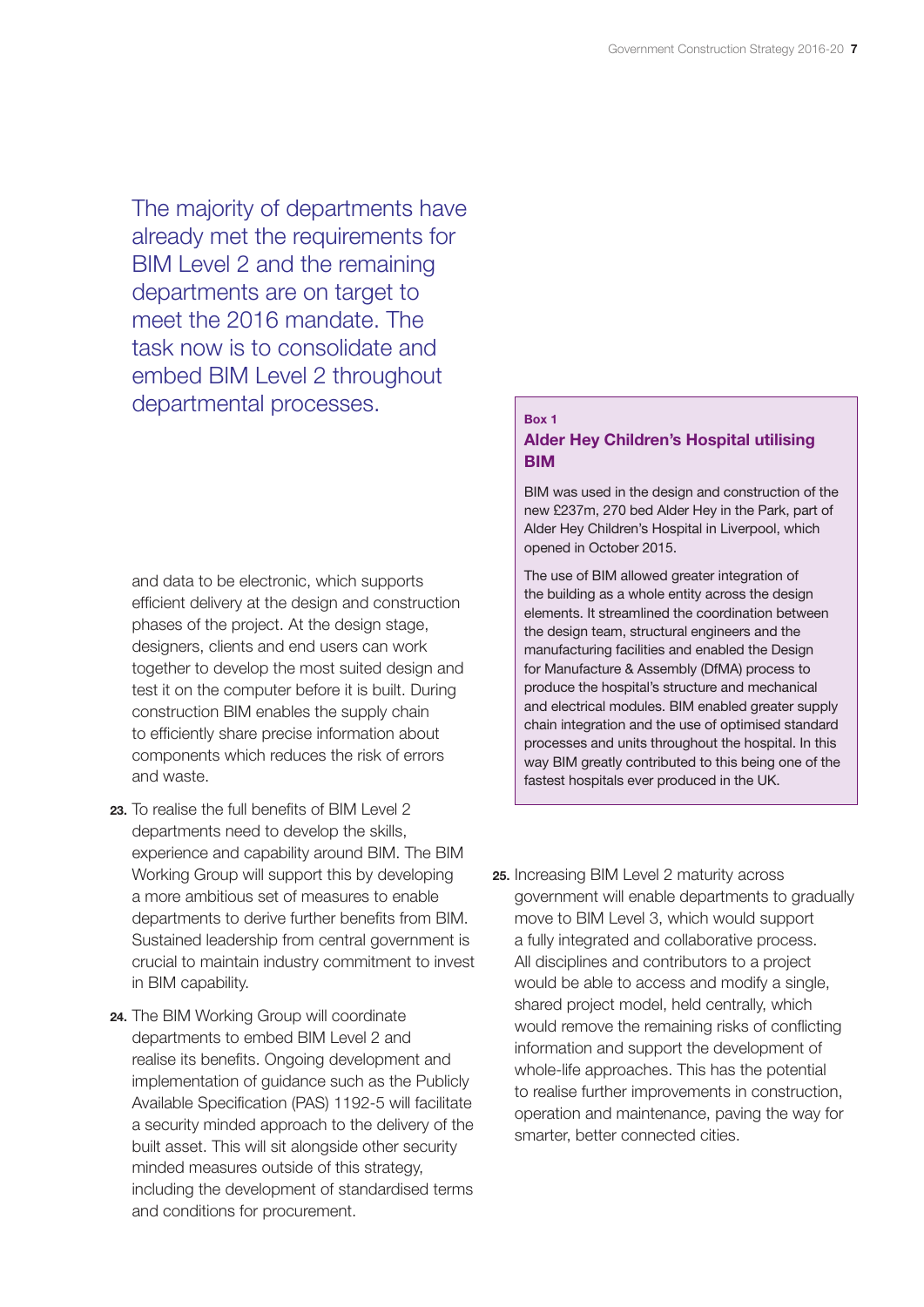#### Strategy Priorities continued **Box 2**

**26.** The Government in conjunction with industry will develop the next generation of digital standards to enable BIM Level 3 adoption under the remit of the Digital Built Britain Strategy. The continued embedding of BIM Level 2 is crucial to support government adoption of BIM Level 3 at a later date. The IPA construction team will work with GCB departments and the BIM Working Group to support this development process and adoption of BIM Level 3 products as appropriate. Early adopter departments will seek to understand the full potential benefits of BIM Level 3, including increased capability for wholelife cost measurements.

#### **Data capability**

- **27.** The IPA construction team annually publishes the Government Construction: Cost Reduction, Cost Benchmark Data and Cost Reduction Trajectories report, which outlines construction cost benchmarks and efficiency savings delivered by departments.<sup>7</sup> This helps the government to understand better construction costs; to drive innovation and value; to improve client capability; and to reduce waste.
- **28.** The Data Cost and Benchmarking Working Group will build on the success of benchmarking and explore the potential for whole-life cost and carbon reductions. Similar granular comparisons with the wider public sector, and leading private sector bodies will be explored for like for like projects. The Data and Cost Benchmarking Working Group will co-ordinate the development of cost and carbon reduction reporting in the context of a whole-life approach.

### **Construction Cost Benchmarking**

The annual publication of Government Construction Cost Reductions, Cost Benchmarks, and Cost Reduction Trajectories has emphasised the potential for savings to departments. Leading practitioners including Highways England and the Education Funding Agency have used cost benchmark data to drive significant efficiencies. By using granular benchmarks to make comparisons across projects, departments can highlight differences in outcome, the reasons for these differences and the opportunities they present. This approach has supported departments deliver efficiencies across their construction projects.

- **29.** Improved client capability to measure and analyse data is required to drive further efficiencies in the construction and operation of built assets. This would encompass functional benchmarks on the upfront and whole-life costs of built assets, which would be aligned to the collaborative, standardised approaches to storing and sharing data facilitated by BIM.
- **30.** Some GCB departments are developing an improved capability to measure and analyse whole-life costs and carbon reduction. A consistent cross-government approach is most likely to facilitate common standards to data collection and analysis. The IPA construction team will work with the wider IPA to improve central capability of digital data collection and analysis for construction. The output of this activity will inform the work of the Client Capability Working Group.

7 Cabinet Office, Government Construction: Cost Reduction, Cost Benchmark Data and Cost Reduction Trajectories (2015) https://www.gov.uk/government/publications/construction-costs-departmental-reductions-2013-2014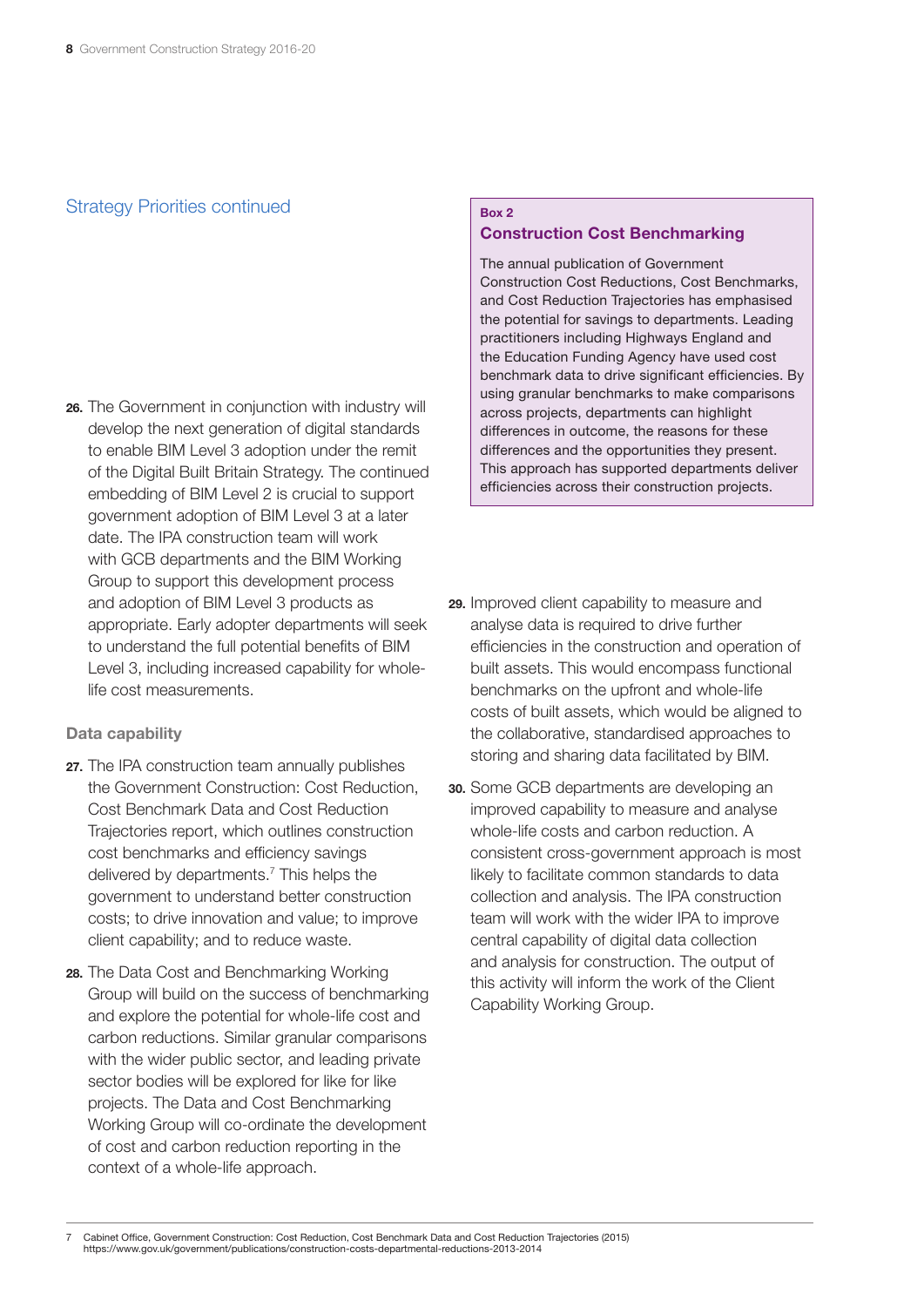#### **Skills and the supply chain**

**31.** A key objective of this strategy is to leverage the collective power of central government clients to drive further efficiencies and improved valuefor-money. The Construction 2025 industrial strategy is the framework for delivering change in the construction industry and GCB departments must recognise their most effective levers to support and advance this process. The efficiency forecasts of GCS 2016-20 cannot be achieved without a highly-skilled, high-performing industry.

#### **Pipeline**

- **32.** The IPA construction team publishes the Government Construction Pipeline biannually, which provides details of planned government funded construction projects.
- **33.** The Government Construction Pipeline provides greater transparency of government's future investment in construction, which improves market knowledge. This transparency is designed to give businesses the confidence to make strategic decisions, develop and allocate resources effectively.
- **34.** The IPA also publishes the National Infrastructure Pipeline, which identifies the level of public and private infrastructure investment. The most recent National Infrastructure Pipeline, published in spring 2016, identified planned projects worth £425 billion.

#### **35.** The IPA construction team will continue the biannual publication of the Government Construction Pipeline. In addition, the Pipeline Working Group will work with the wider IPA and industry to develop options for improving the quality, presentation and utility of the Construction and Infrastructure Pipelines.

**Government Construction Pipeline**

The spring 2016 Government Construction Pipeline identified planned projects worth a total of £163 billion, which demonstrates the Government's commitment to invest in

construction. Projects identified in the spring 2016 pipeline range from the £235 million development of the Sir Henry Royce Institute for Advanced Materials in Manchester to the £390,000 project to replace lifts at Uxbridge Magistrates Court.

#### **Industry Skills**

**Box 3** 

- **36.** As set out in Construction 2025, the construction industry needs a capable workforce to deliver lasting transformational change. Employers are facing difficulties in attracting skilled employees and 13% of employers reported not having enough skilled employees for some of 2014.<sup>8</sup> This skills gap, if not addressed, will lead to inflation and reduced productivity in the way the industry operates.
- **37.** Young people are currently underrepresented in the construction industry compared to the economy as a whole, only around 10% are aged between 19 and 24.<sup>9</sup> Fixing the Foundations: Creating a more prosperous nation outlined the Government's commitment to deliver 3 million apprenticeship starts over this Parliament.10

10 HM Treasury, Fixing the Foundations: Creating a more prosperous nation (2015) https://www.gov.uk/government/uploads/system/uploads/attachment\_data/file/464354/NIP\_for\_skills\_final\_web.pdf

<sup>8</sup> CITB, Skills and training in the construction industry 2014 (2014) http://www.citb.co.uk/global/banners/192px/citb%20skills%20and%20training%20in%20the%20construction%20industry\_final%20report%202014.pdf 9 CIOB, No more lost generations: creating construction jobs for young people (2014) http://www.ciob.org/sites/default/files/No%20more%20lost%20generations%20report.pdf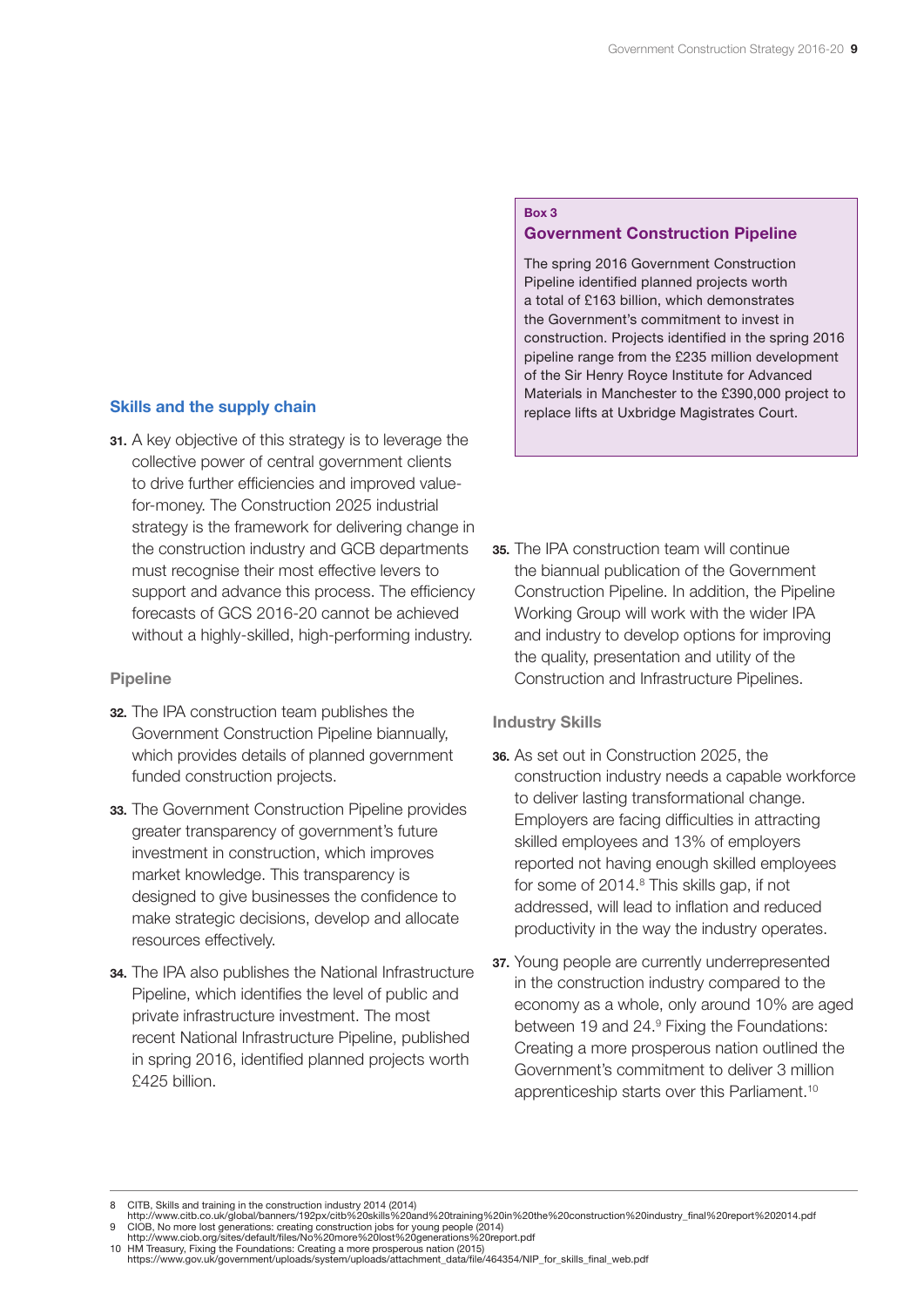#### Strategy Priorities continued

- **38.** The Government published Procurement Policy Note – Supporting Apprenticeships and Skills through Public Procurement in August 2015, which states that public procurement of contracts over 12 months in duration and worth £10 million or more should support skills development and the apprenticeship commitment.11 To support this initiative, the Construction Leadership Council is developing a guide on what good skills investment looks like, which will aid both Government Procurers and the industry when bidding for future Government Contracts. Infrastructure UK, now part of IPA, published its National Infrastructure Plan for skills on the 29 September 2015 and is developing a tool to help clients utilise pipeline data to model current and future skills requirements.
- **39.** GCB departments identified developing future skills capacity, in a rising market, as a major challenge facing government construction clients. Commercial capability from government clients is required to identify and mitigate risks resulting from skills shortages such as wage inflation. The Client Capability Working Group can address this by sharing market intelligence.
- **40.** Building on these approaches, the IPA construction team will work with GCB members, wider IPA, BIS and the Construction Leadership Council (CLC) to take actions to mitigate the risk of future skills shortages and the ensuing cost increases.

The IPA construction team will work with key industry stakeholders, the Construction Leadership Council and government departments to support the delivery of 20,000 apprenticeships through central government construction procurement during this Parliament.

**Fair payment and Project Bank Accounts (PBAs)**

- **41.** Government is leading by example in fair payment practices. The Public Contract Regulations 2015 requires all public sector organisations to pay undisputed invoices in 30 days and ensure this payment term is passed down the supply chain.<sup>12</sup>
- **42.** PBAs are recognised as an effective mechanism for facilitating fair payment to the construction supply chain. Government departments have committed to use PBAs on their projects unless there are compelling reasons not to do so. Improving the financial position of construction SMEs, reduces the risk of insolvency which can in turn limit the capacity of the market to deliver good value. It can also help to improve the standing of government clients and foster collaborative relationships across the supply chain, leading to increased value for money across programmes of work.
- **43.** PBA usage is not consistent across all government departments so there is considerable potential for departments to learn from the exemplar users such as Highways England who have successfully implement PBAs.

11 Cabinet Office, PPN 14/15: Supporting Apprenticeships and Skills through Public Procurement (2015)

https://www.gov.uk/government/uploads/system/uploads/attachment\_data/file/456805/27\_08\_15\_Skills\_Apprenticeships\_PPN\_vfinal.pdf<br>12 Cabinet Office, Public Contracts Regulations 2015: paying invoices in 30 days down the supp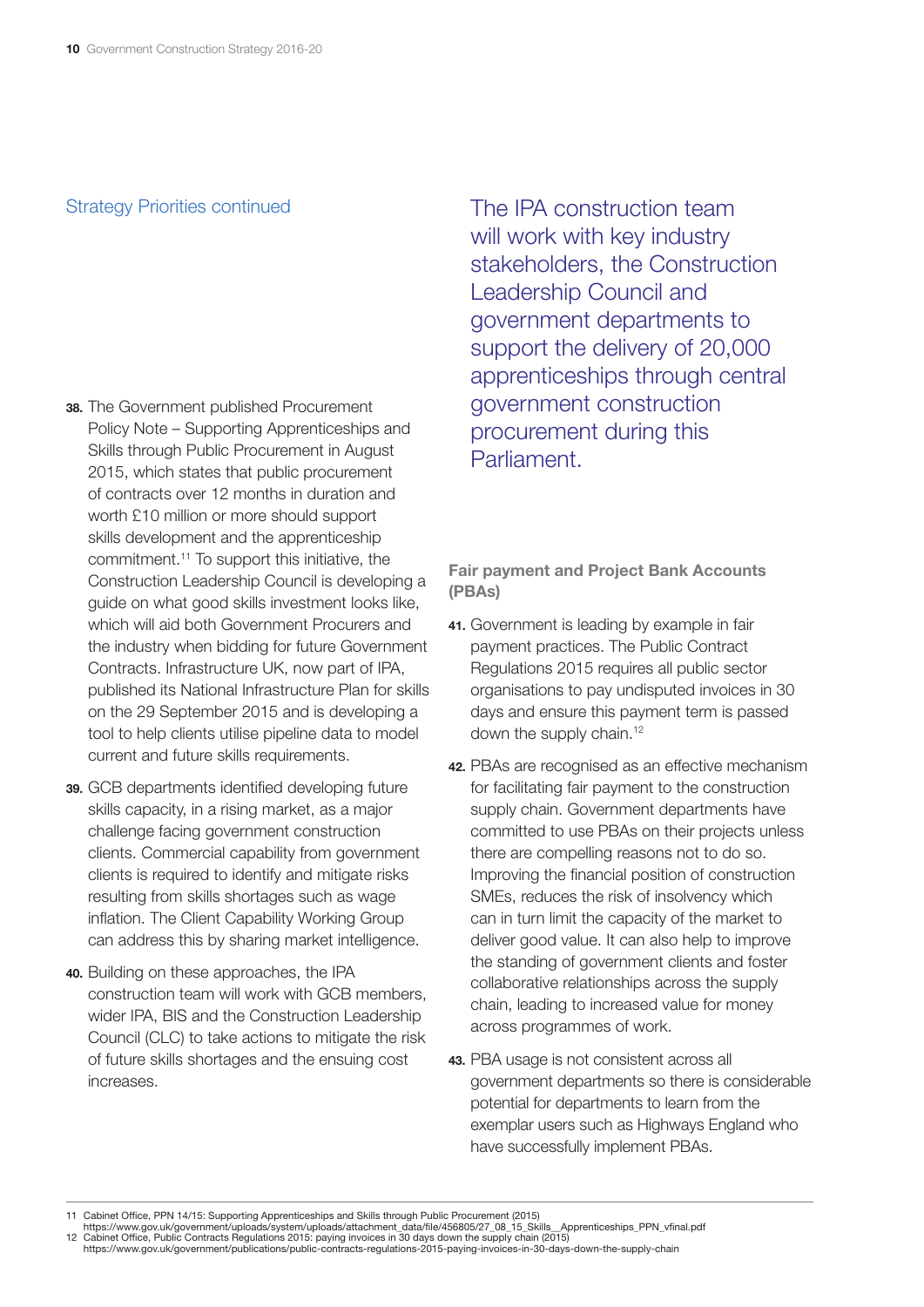In 2011 the Government set a target of £4 billion of contracts to be awarded that use PBAs by the end of FY 2013/14. The Government exceeded this target and £5.2 billion was awarded. Since 2011 over £10 billion of contracts have been awarded that use PBAs.

**44.** The IPA construction team will continue to work with the Fair Payment Working Group to support departments realise the full benefits of PBAs, unblock any barriers to uptake, and monitor usage. The reporting of PBA usage will be part of an overarching approach to centralised data collection and analysis, which would reduce the burden on departments and mitigate the risk of inefficient, isolated processes.

#### **Whole-life approaches**

**45.** As major construction clients, government departments must demonstrate clear leadership in the areas of whole-life cost and wholelife carbon. The Construction 2025 industrial strategy targets a 50% reduction in greenhouse gas emissions in the built environment. The Infrastructure Carbon Review13 has established how increased resource efficiency and a reduced carbon footprint can facilitate reduced cost, both upfront and during the whole-life of the built asset.

- **46.**A robust approach to the measurement and analysis of sustainability indicators will help improve the efficiency of the public sector estate. This would encompass the full lifecycle of built assets, including: construction, operation, refurbishment, demolition and/or re-commission for alternate use. The data captured as part of this process would be part of an integrated approach conducted by the Data and Cost Benchmarking Working Group.
- **47.** Meeting sustainability objectives and driving the uptake of innovative approaches to improving sustainability would be considered by the Strategic Delivery Group. This would be coordinated with the Green Construction Board and the ongoing outputs of the Infrastructure Carbon Review. Government contracts will encourage innovative sustainability solutions on carbon reduction where value can be demonstrated.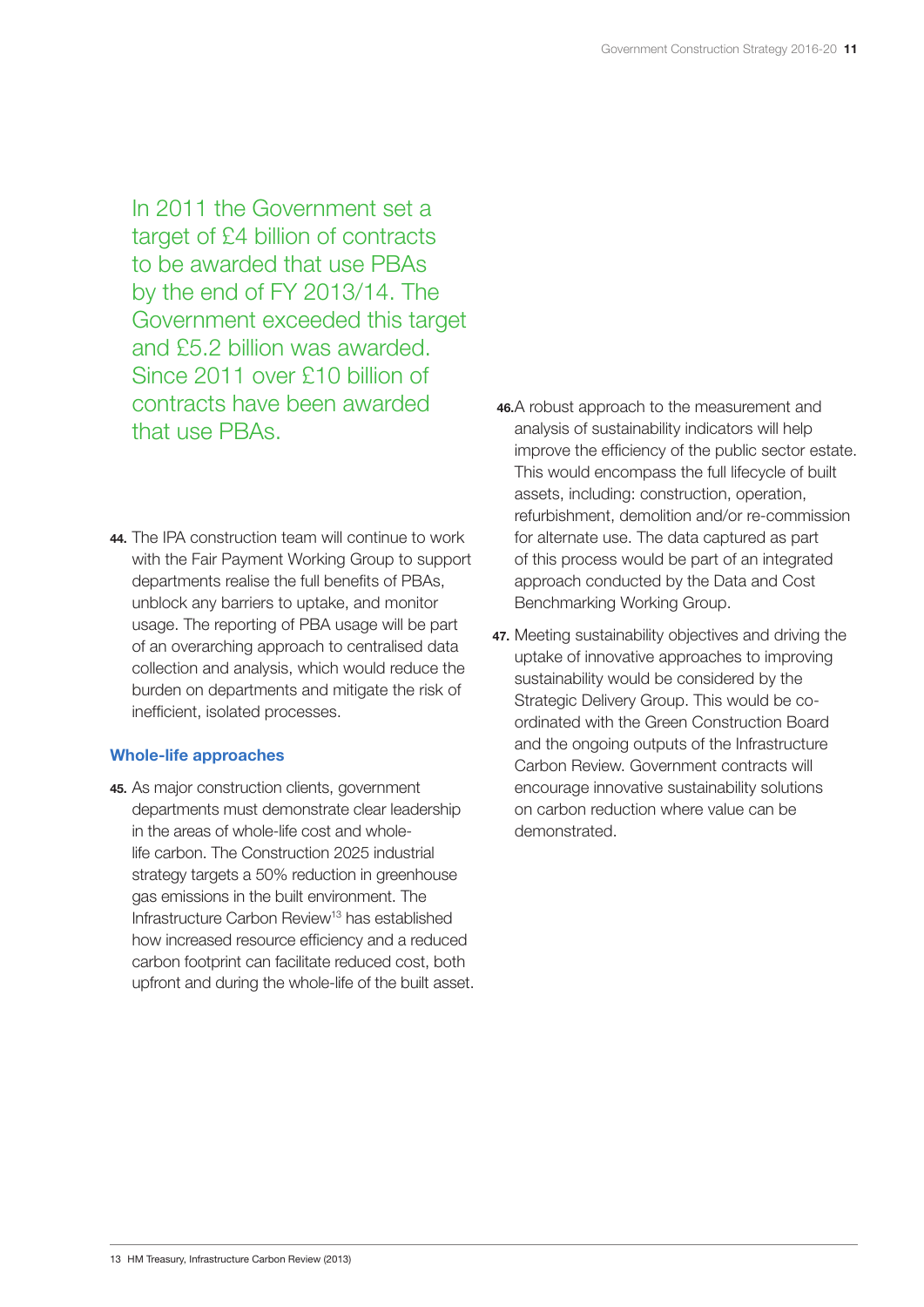### **Annex A**  Summary Action Plan

| Ref | <b>Theme</b>                      | <b>Objective</b>                                                                                                                                                                                                                                  | Specific actions and timescales                                                                                                                                                                                                                                        | <b>Measures</b>                                                                                                                                                                        |                                                                                                                                                                                        |                                                                                                                                                                                                                                                                         |
|-----|-----------------------------------|---------------------------------------------------------------------------------------------------------------------------------------------------------------------------------------------------------------------------------------------------|------------------------------------------------------------------------------------------------------------------------------------------------------------------------------------------------------------------------------------------------------------------------|----------------------------------------------------------------------------------------------------------------------------------------------------------------------------------------|----------------------------------------------------------------------------------------------------------------------------------------------------------------------------------------|-------------------------------------------------------------------------------------------------------------------------------------------------------------------------------------------------------------------------------------------------------------------------|
|     |                                   |                                                                                                                                                                                                                                                   | 2015/16                                                                                                                                                                                                                                                                | 2016/17                                                                                                                                                                                | 2017-20                                                                                                                                                                                |                                                                                                                                                                                                                                                                         |
|     | Coordination<br>and<br>Leadership | 1.1<br>Improve<br>coordination and<br>collaboration<br>between the<br>core government<br>construction<br>clients to ensure<br>coherence and<br>consistency of<br>approach to<br>construction<br>procurement and<br>delivery across<br>government. | Review role, objectives<br>and membership of<br>the Government<br><b>Construction Board</b><br>(GCB) and agree<br>Terms of Reference.                                                                                                                                  | Quarterly GCB<br>meetings to oversee<br>implementation of<br>GCS 2016-20.                                                                                                              | Quarterly GCB<br>meetings to oversee<br>implementation of<br>GCS 2016-20.                                                                                                              | Publication of GCS<br>2016-20.<br>Progress against key<br>GCS 2016-20 targets<br>including £1.7 billion<br>in efficiency savings<br>and delivery of 20,000<br>apprenticeships.<br>Improvement in image<br>of government as a<br>construction client<br>across industry. |
|     |                                   |                                                                                                                                                                                                                                                   | Establish Strategic<br>Delivery Group (SDG)<br>to coordinate activity<br>of Working Groups<br>and report progress<br>against GCS 2016-20<br>objectives to GCB.<br>GCB to ratify<br>governance structure<br>to deliver GCS<br>2016-20, Publish<br>governance structure. | Quarterly Meetings of<br>SDG to monitor and<br>coordinate activity of<br>the Working Groups.<br>Quarterly meetings of<br>the Working Groups to<br>progress GCS 2016-<br>20 objectives. | Quarterly Meetings of<br>SDG to monitor and<br>coordinate activity of<br>the Working Groups.<br>Quarterly meetings of<br>the Working Groups to<br>progress GCS 2016-<br>20 objectives. | Agreed Terms of<br>References and<br>governance structure<br>to coordinate<br>implementation of<br>GCS 2016-20.<br>Improvement in<br>sharing of best<br>practice, process and<br>procedures across<br>government.                                                       |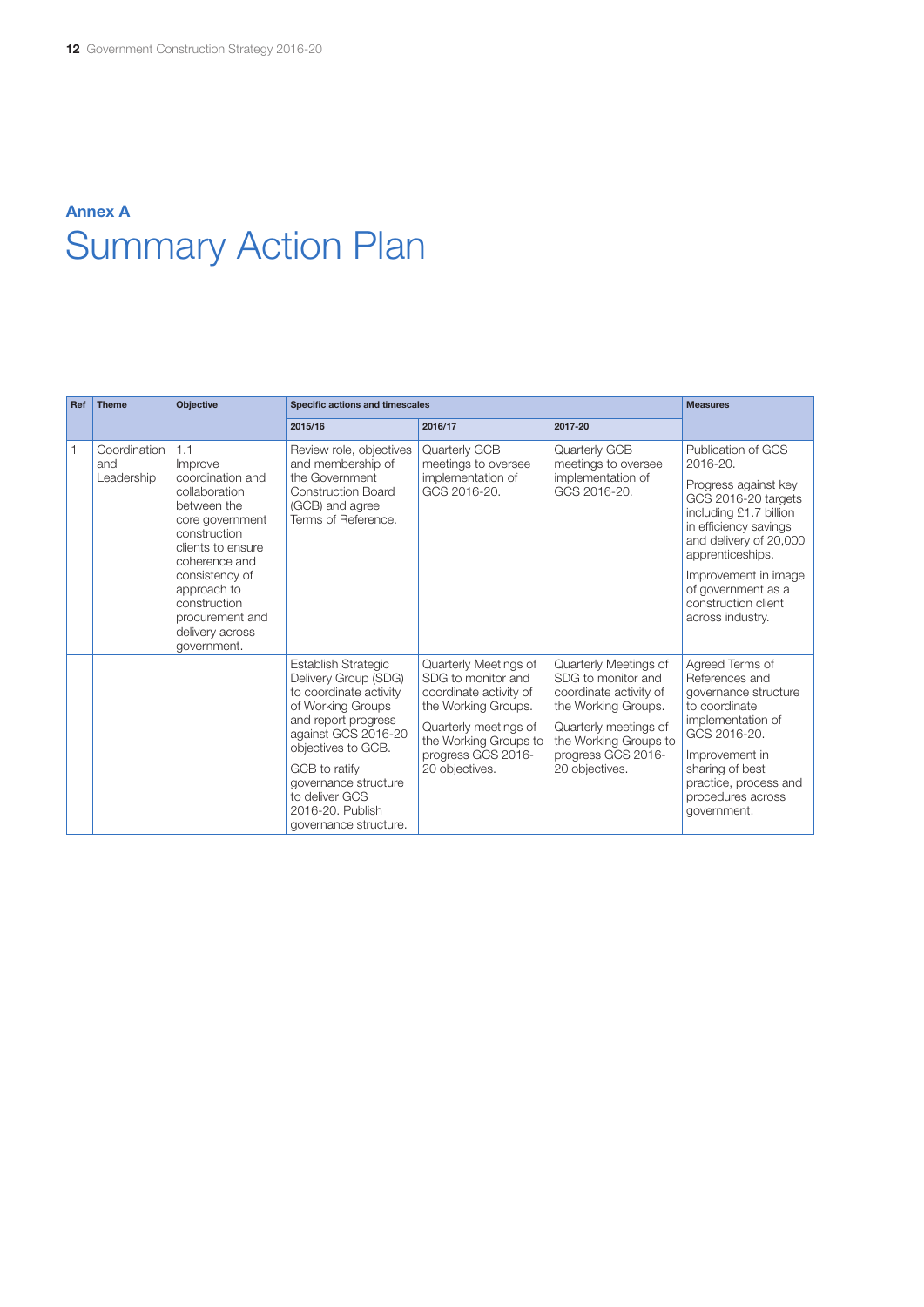| Ref            | <b>Theme</b>         | <b>Objective</b>                                                                                                                          | Specific actions and timescales                                                                                                                  | <b>Measures</b>                                                                                                                                                                                                                                                                                                                                  |                                                                                                                                                                                                            |                                                                                                                                                                                                               |
|----------------|----------------------|-------------------------------------------------------------------------------------------------------------------------------------------|--------------------------------------------------------------------------------------------------------------------------------------------------|--------------------------------------------------------------------------------------------------------------------------------------------------------------------------------------------------------------------------------------------------------------------------------------------------------------------------------------------------|------------------------------------------------------------------------------------------------------------------------------------------------------------------------------------------------------------|---------------------------------------------------------------------------------------------------------------------------------------------------------------------------------------------------------------|
|                |                      |                                                                                                                                           | 2015/16                                                                                                                                          | 2016/17                                                                                                                                                                                                                                                                                                                                          | 2017-20                                                                                                                                                                                                    |                                                                                                                                                                                                               |
| $\overline{2}$ | Client<br>Capability | 2.1<br>Determine link<br>between client<br>capability and<br>construction<br>procurement and<br>delivery efficiency<br>and effectiveness. | <b>Establish Client</b><br>Capability Working<br>Group (CCWG) to<br>define client capability<br>and coordinate client<br>capability work stream. |                                                                                                                                                                                                                                                                                                                                                  |                                                                                                                                                                                                            | Agreed definition<br>of construction<br>client capability for<br>central government<br>departments.                                                                                                           |
|                |                      |                                                                                                                                           |                                                                                                                                                  |                                                                                                                                                                                                                                                                                                                                                  | Develop mechanism to<br>determine link between<br>client capability and<br>operational efficiency<br>and effectiveness.                                                                                    |                                                                                                                                                                                                               |
|                |                      |                                                                                                                                           |                                                                                                                                                  | Develop matrix<br>to measure how<br>improvements in client<br>capability translate into<br>improved construction<br>delivery.<br>Departments complete<br>matrix to determine<br>links between client<br>capability and<br>construction delivery.<br>Findings from matrix<br>inform prioritisation of<br>client capability work<br>going forward. | Develop mechanism to<br>determine link between<br>client capability and<br>operational efficiency<br>and effectiveness.                                                                                    | Demonstrable links<br>between areas of<br>client capability and<br>construction delivery<br>and emerging findings<br>of link between<br>client capability and<br>operational efficiency<br>and effectiveness. |
|                |                      | 2.2<br>Measure Client<br>Capability to<br>identify areas for<br>development.                                                              | CCWG meet quarterly<br>to coordinate<br>development<br>mechanism to<br>measure of client<br>capability                                           | Conduct review of<br>client capability across<br>government.<br>CCWG determine<br>benchmarks for client<br>capability.                                                                                                                                                                                                                           |                                                                                                                                                                                                            | Agreed measures for<br>client capability.<br>Client capability review<br>completed                                                                                                                            |
|                |                      | 2.3<br>Improve central<br>qovernment<br>construction client<br>capability.                                                                |                                                                                                                                                  | Establish departmental<br>client capability<br>improvement plans<br>to address gaps<br>identified in the client<br>capability review.                                                                                                                                                                                                            | Departmental<br>implementation<br>of client capability<br>improvement plans.<br>CCWG monitor and<br>coordinate delivery of<br>plans, report progress,<br>review benchmarks,<br>and refresh as<br>required. | Establish benchmarks<br>for departmental<br>client capability and<br>demonstrate year on<br>year improvement.                                                                                                 |
|                |                      | 2.4<br>Government Soft<br>Landings                                                                                                        | Government Soft<br>Landings (GSL)<br>Working Group to<br>be incorporated into<br>formal GCS-2016-20<br>governance structure.                     | <b>GSL Working Group</b><br>review and report<br>departmental progress<br>in implementing GSL.<br>Develop GSL best<br>practice case studies.<br>Review GSL guidance<br>and update, if needed,<br>to align with agreed<br>GSL policy. Report any<br>agreed benchmarking<br>to the Data and<br>Cost Benchmarking<br>Working Group.                 | Departmental action<br>plan to develop<br>GSL processes and<br>procedures based<br>on recommendations<br>from the GSL Working<br>Group review and best<br>practice case studies.                           | GSL further embedded<br>in appropriate central<br>government projects.                                                                                                                                        |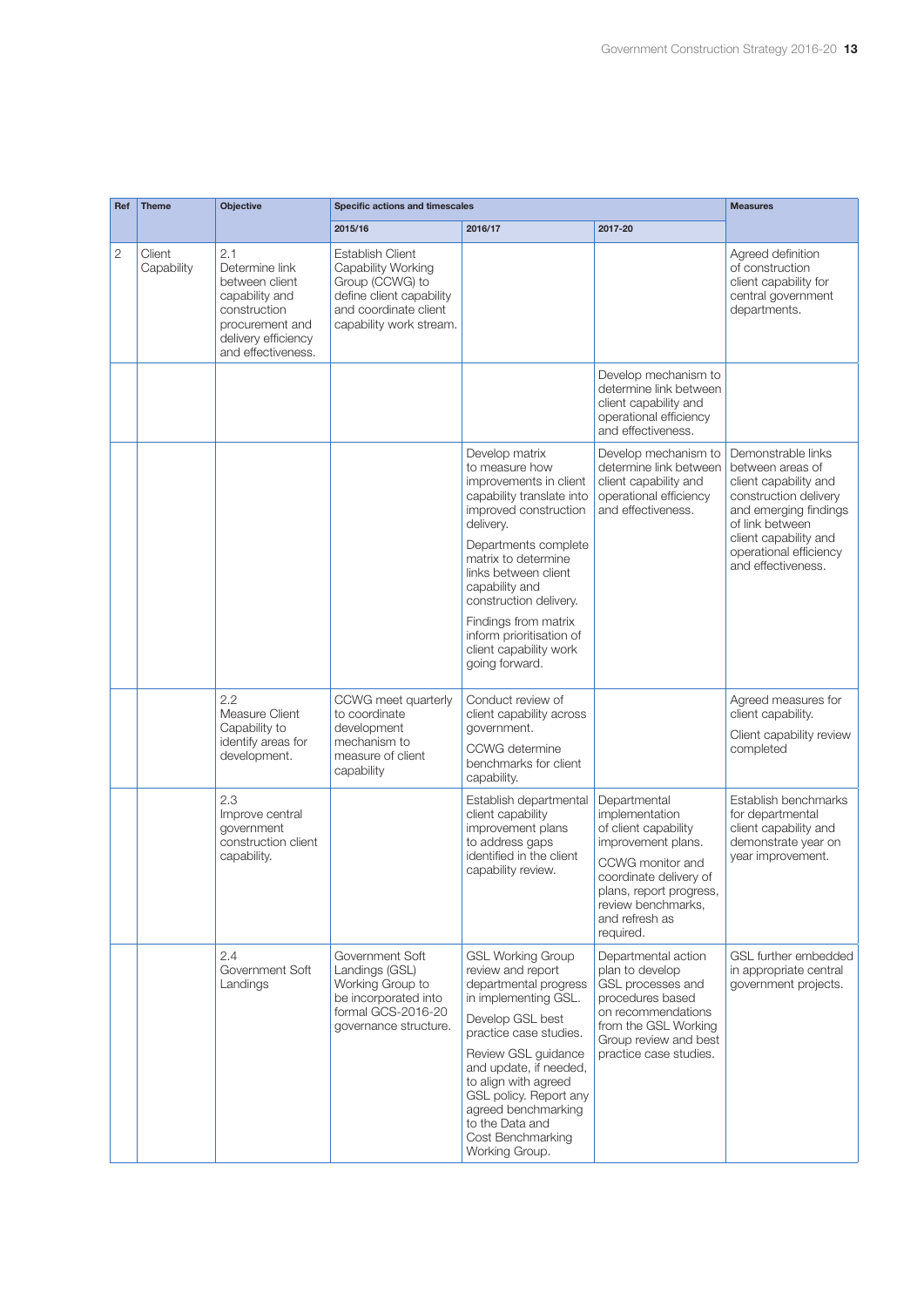| Ref | <b>Theme</b> | <b>Objective</b>                                                                                               | Specific actions and timescales                                                                                                                                                                                                           |                                                                                                                                                                                                                                                                          |                                                                                                                                              | <b>Measures</b>                                                                                                                            |
|-----|--------------|----------------------------------------------------------------------------------------------------------------|-------------------------------------------------------------------------------------------------------------------------------------------------------------------------------------------------------------------------------------------|--------------------------------------------------------------------------------------------------------------------------------------------------------------------------------------------------------------------------------------------------------------------------|----------------------------------------------------------------------------------------------------------------------------------------------|--------------------------------------------------------------------------------------------------------------------------------------------|
|     |              |                                                                                                                | 2015/16                                                                                                                                                                                                                                   | 2016/17                                                                                                                                                                                                                                                                  | 2017-20                                                                                                                                      |                                                                                                                                            |
| 3   | Data         | 3.1<br>Measure progress<br>of GCS 2016-20<br>objectives                                                        | Departments and<br>Data and Cost<br>Benchmarking<br><b>Working Group</b><br>establish baseline<br>against which measure<br>progress against GCS<br>2016-20 objectives.                                                                    | Data and Cost<br>Benchmarking<br><b>Working Group</b><br>measure departmental<br>progress against<br>agreed baselines,<br>where appropriate.                                                                                                                             | Data and Cost<br>Benchmarking<br><b>Working Group</b><br>measure departmental<br>progress against<br>agreed baselines,<br>where appropriate. | Agreed Baseline for<br>all objectives and tool<br>to track progress and<br>identify and mitigate<br>risks.                                 |
|     |              |                                                                                                                |                                                                                                                                                                                                                                           | Data and Cost<br>Benchmarking<br><b>Working Group</b><br>undertake validation<br>to confirm robustness<br>of data.                                                                                                                                                       | Data and Cost<br>Benchmarking<br><b>Working Group</b><br>undertake validation<br>to confirm robustness<br>of data.                           | Data collected is<br>of sufficient quality<br>to undertake cross<br>government evaluation<br>and develop action<br>plan to address issues. |
|     |              | 3.2<br>Report against<br>construction<br>efficiency savings<br>targets for GCS<br>2016-20.                     | Agree methodology to<br>measure construction<br>efficiency savings<br>against baseline.<br>Establish formal<br>reporting lines to<br>measure savings.                                                                                     | Departmental savings<br>reported quarterly and<br>validated.                                                                                                                                                                                                             | Departmental savings<br>reported quarterly and<br>validated.                                                                                 | Confirmed<br>departmental savings<br>targets for this<br>Parliament.                                                                       |
|     |              | 3.3<br>Measure creation<br>of apprenticeships<br>through central<br>government<br>construction<br>procurement. | Agree departmental<br>apprenticeship<br>targets from<br>central government<br>construction<br>procurement. (Update:<br>overall target of 20,000<br>agreed).                                                                               | Departmental<br>apprenticeship starts<br>from construction<br>procurement reported<br>quarterly and<br>validated.<br>Data and Cost<br>Benchmarking<br>Working Group track<br>performance against<br>apprenticeship targets<br>and develop actions to<br>mitigate issues. | Departmental<br>apprenticeship starts<br>from construction<br>procurement reported<br>quarterly and<br>validated.                            | Departmental<br>targets met for<br>apprenticeships from<br>central government<br>construction<br>procurement.                              |
|     |              | 3.4<br>Increase<br>efficiency of cross<br>government data<br>reporting and<br>sharing.                         | Utilise wider<br>government platform<br>to develop web based<br>data collection tool for<br>direct departmental<br>data input to increase<br>efficiency of data<br>collection.                                                            | Establish and monitor<br>tool to assess<br>accuracy and efficacy.                                                                                                                                                                                                        | Adjust tool subject to<br>assessment.                                                                                                        | Web based data<br>reporting tool<br>developed and in use<br>by all departments.                                                            |
|     |              | 3.5<br>Utilise data to<br>identify and<br>establish best<br>practice.                                          | Data and Cost<br>Benchmarking<br><b>Working Group</b><br>to recommend<br>approaches to<br>capturing standard<br>Capital expenditure<br>benchmarks and<br>efficiency trajectories<br>for GCB and<br>departments to agree<br>and establish. | Develop process<br>to incorporate<br>environmental and<br>regional factors into<br>Capex benchmarks.<br>Develop outline<br>of Operational<br>expenditure common<br>measures to facilitate<br>benchmarking.                                                               | Assess departmental<br>performance against<br>benchmarks and<br>disseminate best<br>practice.                                                | Common standards<br>established that can<br>be used to assess<br>performance across<br>government and drive<br>efficiency.                 |
|     |              |                                                                                                                | Establish KPIs to<br>measure fair payment<br>across government.                                                                                                                                                                           | Examine KPIs to<br>determine any<br>difference in payment<br>performance through<br>the supply chain where<br>PBAs are used and<br>where they are not<br>used.                                                                                                           | Identify areas to<br>be developed and<br>produce action plan to<br>address gaps.                                                             | Fair payment<br>performance<br>measured across<br>government and<br>action plan to drive<br>improvement.                                   |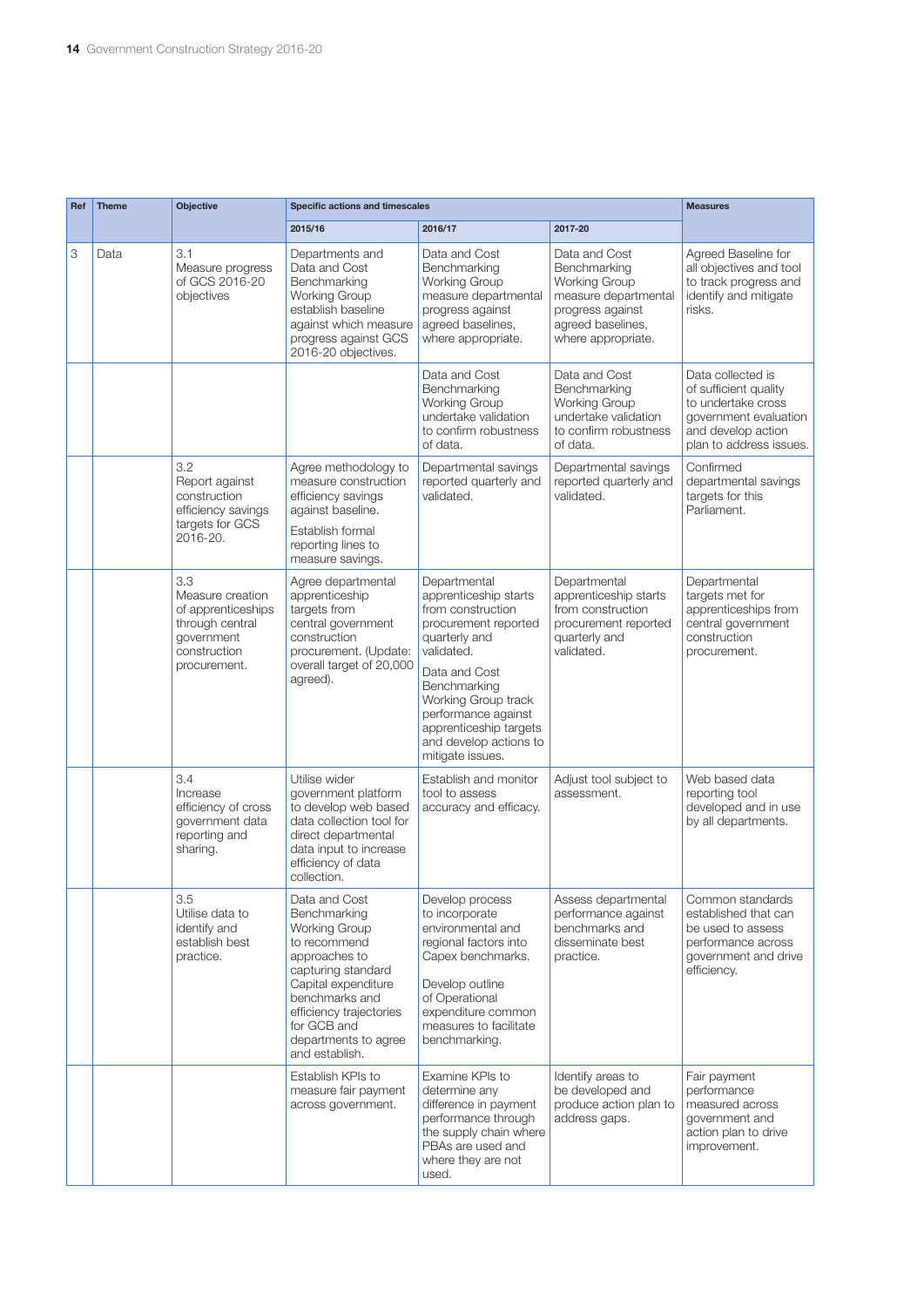| Ref | <b>Theme</b>      | <b>Objective</b>                                                                                                                                          |                                                                                                                                                                                    | Specific actions and timescales                                                                                                                                                       |                                                                                                                                                                         |                                                                                                           |  |
|-----|-------------------|-----------------------------------------------------------------------------------------------------------------------------------------------------------|------------------------------------------------------------------------------------------------------------------------------------------------------------------------------------|---------------------------------------------------------------------------------------------------------------------------------------------------------------------------------------|-------------------------------------------------------------------------------------------------------------------------------------------------------------------------|-----------------------------------------------------------------------------------------------------------|--|
|     |                   |                                                                                                                                                           | 2015/16                                                                                                                                                                            | 2016/17                                                                                                                                                                               | 2017-20                                                                                                                                                                 |                                                                                                           |  |
| 3   | Data<br>continued | 3.6<br>Develop data<br>requirements and<br>benchmarks for<br>measurement of<br>whole-life cost and<br>whole-life carbon<br>(embodied and<br>operational). | Establish what data<br>is currently captured<br>by departments<br>and industry and<br>what needs to be<br>captured to support<br>development of whole-<br>life approach.           | Agree KPIs to be<br>collected in support<br>of whole-life cost and<br>whole-life carbon<br>approach linked to<br>GSL.<br>Develop web based<br>ability to collect whole-<br>life cost. | Collect KPIs to<br>measure whole-life<br>cost and whole-life<br>carbon.<br>Draw early<br>conclusions and form<br>recommendations<br>for future approach if<br>possible. | Common standards<br>established that can<br>be used to assess<br>whole-life cost and<br>whole-life carbon |  |
|     |                   | 3.7<br>Publication of<br>the Government<br>Construction<br>Pipeline.                                                                                      | Develop action plan to<br>develop the Pipeline.<br>Develop presentational<br>and analytical<br>capability relating to<br>the Pipeline.<br><b>Biannual Pipeline</b><br>publication. | <b>Biannual Pipeline</b><br>publication.<br>Assess quality and<br>utility of the Pipeline<br>and develop actions<br>to improve where<br>necessary.                                    | <b>Biannual Pipeline</b><br>publication.                                                                                                                                | A more accurate<br>Pipeline and increased<br>visibility to enable<br>industry to plan<br>accordingly.     |  |

| Ref            | Objective<br>Specific actions and timescales<br><b>Theme</b> |                                                                                                                |                                                                                                                                                                   |                                                                                          |                                                                                          | <b>Measures</b>                                                                                           |
|----------------|--------------------------------------------------------------|----------------------------------------------------------------------------------------------------------------|-------------------------------------------------------------------------------------------------------------------------------------------------------------------|------------------------------------------------------------------------------------------|------------------------------------------------------------------------------------------|-----------------------------------------------------------------------------------------------------------|
|                |                                                              |                                                                                                                | 2015/16                                                                                                                                                           | 2016/17                                                                                  | 2017-20                                                                                  |                                                                                                           |
| $\overline{4}$ | Comms                                                        | 4.1<br>Raise awareness<br>of GCS 2016-20<br>objectives across<br>industry and<br>disseminate best<br>practice. | Construction Team<br>present sessions at<br>industry events that<br>outline latest thinking<br>and disseminate good<br>practice.                                  | <b>Construction Team</b><br>present industry<br>sessions.                                | <b>Construction Team</b><br>present industry<br>sessions                                 | Strong awareness<br>of GCS 2016-20<br>throughout the<br>contracting and<br>consultancy supply<br>chains.  |
|                |                                                              |                                                                                                                | IPA construction team<br>to present session<br>at Construction in<br>Local Government<br>Conference the<br>outlines GCS 2016-20<br>links to people and<br>skills. |                                                                                          |                                                                                          | Local government and<br>their supply chains<br>positively engage<br>with GCS 2016-20<br>objectives.       |
|                |                                                              | 4.2<br>Sponsorship of the<br>Prime Minister's<br><b>Better Public</b><br><b>Building Award</b>                 | Sponsor the Prime<br>Minister's Better Public<br>Building Award and<br>bring in line with GCS<br>2016-20 priorities<br>where appropriate.                         | Review sponsorship<br>of the Prime Minister's<br><b>Better Public Building</b><br>Award. | Review sponsorship<br>of the Prime Minister's<br><b>Better Public Building</b><br>Award. | Support of Prime<br>Minister's Better Public<br>Building Award in line<br>with GCS 2016-20<br>priorities. |